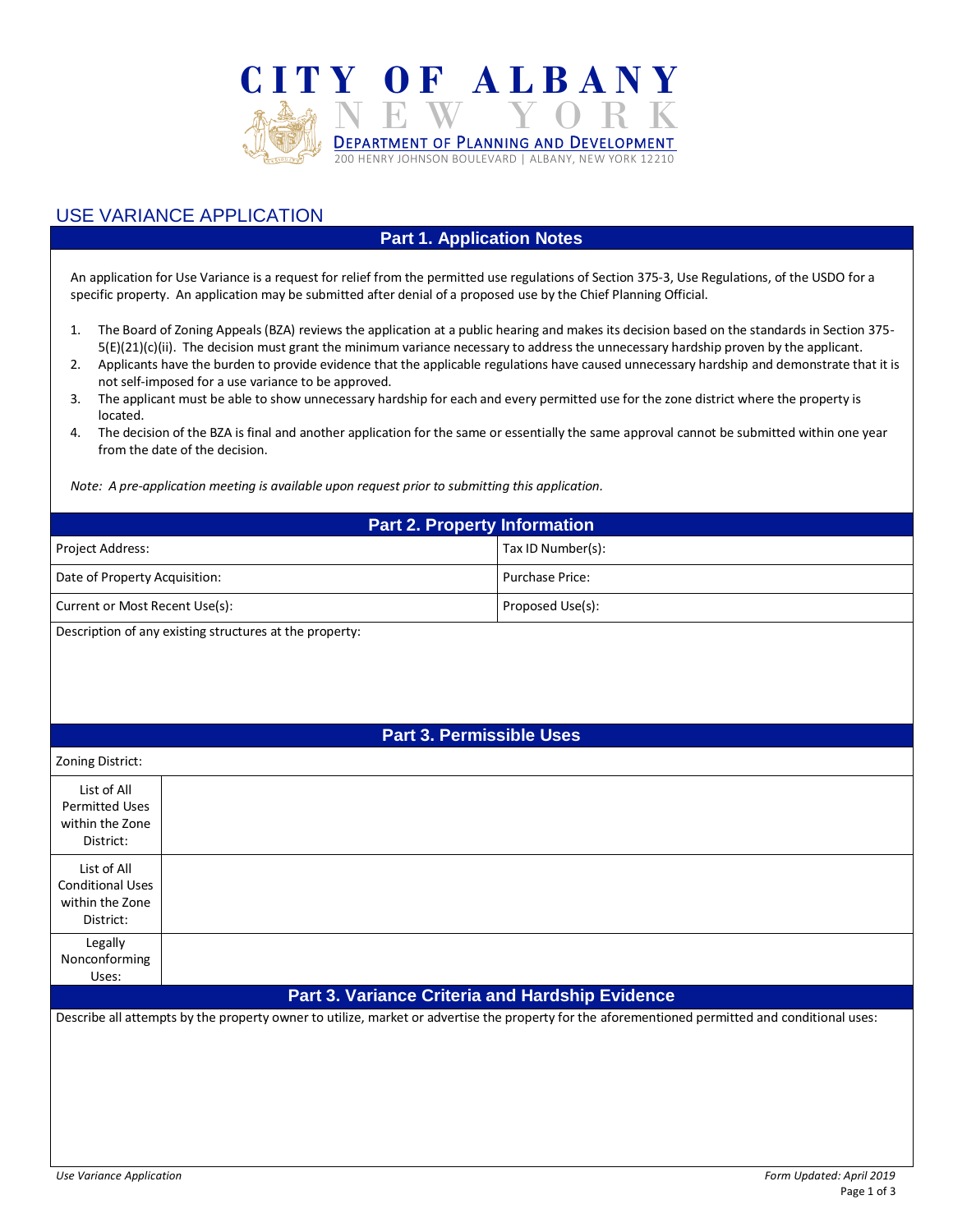| Describe why the property owner cannot derive a reasonable financial return from any of the aforementioned permitted and conditional uses, or any  |
|----------------------------------------------------------------------------------------------------------------------------------------------------|
|                                                                                                                                                    |
| other legally nonconforming use of the property:                                                                                                   |
|                                                                                                                                                    |
|                                                                                                                                                    |
|                                                                                                                                                    |
|                                                                                                                                                    |
|                                                                                                                                                    |
|                                                                                                                                                    |
|                                                                                                                                                    |
|                                                                                                                                                    |
|                                                                                                                                                    |
|                                                                                                                                                    |
|                                                                                                                                                    |
|                                                                                                                                                    |
| Describe the hardship(s) relating to the physical characteristics or topographical features of the property that result(s) in the property owner's |
| inability to obtain a reasonable return:                                                                                                           |
|                                                                                                                                                    |
|                                                                                                                                                    |
|                                                                                                                                                    |
|                                                                                                                                                    |
|                                                                                                                                                    |
|                                                                                                                                                    |
|                                                                                                                                                    |
|                                                                                                                                                    |
|                                                                                                                                                    |
|                                                                                                                                                    |
|                                                                                                                                                    |
|                                                                                                                                                    |
| Describe why the aforementioned hardship(s) are unique to the property in question and do not apply to other properties within the zoning district |
| within which the property is located:                                                                                                              |
|                                                                                                                                                    |
|                                                                                                                                                    |
|                                                                                                                                                    |
|                                                                                                                                                    |
|                                                                                                                                                    |
|                                                                                                                                                    |
|                                                                                                                                                    |
|                                                                                                                                                    |
|                                                                                                                                                    |
|                                                                                                                                                    |
|                                                                                                                                                    |
|                                                                                                                                                    |
| Indicate why the aforementioned hardship(s) could not be reasonably foreseen prior to the owner's purchase of the property:                        |
|                                                                                                                                                    |
|                                                                                                                                                    |
|                                                                                                                                                    |
|                                                                                                                                                    |
|                                                                                                                                                    |
|                                                                                                                                                    |
|                                                                                                                                                    |
|                                                                                                                                                    |
|                                                                                                                                                    |
|                                                                                                                                                    |
|                                                                                                                                                    |
|                                                                                                                                                    |
|                                                                                                                                                    |
| Indicate any and all alternatives sought apart from seeking this variance:                                                                         |
|                                                                                                                                                    |
|                                                                                                                                                    |
|                                                                                                                                                    |
|                                                                                                                                                    |
|                                                                                                                                                    |
|                                                                                                                                                    |
|                                                                                                                                                    |
|                                                                                                                                                    |
|                                                                                                                                                    |
|                                                                                                                                                    |
|                                                                                                                                                    |
|                                                                                                                                                    |
|                                                                                                                                                    |
|                                                                                                                                                    |
|                                                                                                                                                    |
| Indicate why the variance sought is the minimum necessary to relieve the aforementioned hardship(s):                                               |
|                                                                                                                                                    |
|                                                                                                                                                    |
|                                                                                                                                                    |
|                                                                                                                                                    |
|                                                                                                                                                    |
|                                                                                                                                                    |
|                                                                                                                                                    |
|                                                                                                                                                    |
|                                                                                                                                                    |
|                                                                                                                                                    |
|                                                                                                                                                    |
|                                                                                                                                                    |
|                                                                                                                                                    |
|                                                                                                                                                    |
| Indicate how the proposed use of the property is compatible with and will not adversely affect the character of the surrounding area:              |
|                                                                                                                                                    |
|                                                                                                                                                    |
|                                                                                                                                                    |
|                                                                                                                                                    |
|                                                                                                                                                    |
|                                                                                                                                                    |
|                                                                                                                                                    |
|                                                                                                                                                    |
|                                                                                                                                                    |